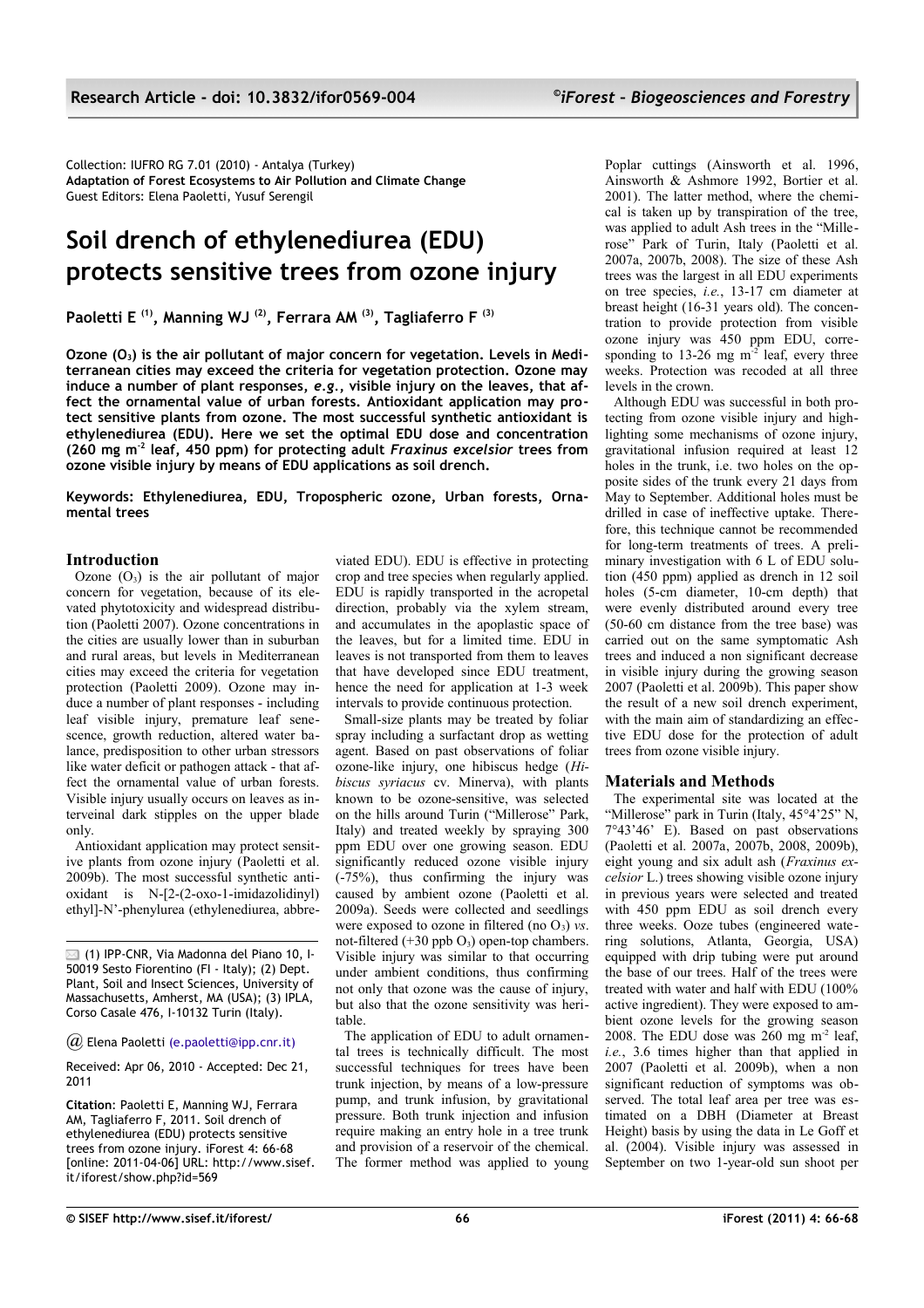<span id="page-1-1"></span>**Fig. 1** - Percent (±SE) of injured leaflets per shoot (LA), injured surface area per injured leaflet (AA) and plant injury index (PII) in young and adult Ash trees, treated with ethylenediurea (EDU) or water (WAT) as soil drench for one growing season.



tree, gathered from the lower third of a crown, by counting the number of leaflets showing interveinal stipples and expressed as the percentage of injured leaflets of all leaflets present (LA), and by visually assessing the percent surface injury (according to Innes et al. 2001) and expressed as the percentage of injured leaflet surface per symptomatic leaflet surface (AA). A Plant Injury Index (PII) was then calculated as follows (Paoletti et al. 2009a - eqn. 1):

$$
PII = \frac{(LA \cdot AA)}{100}
$$

 After checking for normal distribution, a two-way analysis of variance (tree age class *x* treatment) was applied on the data, after arcsin transformation of percents.

## **Results and discussion**

Young and adult trees did not show significant differences in visible injury both when treated with EDU and with water [\(Tab. 1,](#page-1-0) [Fig. 1\)](#page-1-1). The application of EDU as soil drench induced a significant decrease in the extent of injured leaf surface area per symptomatic leaf (AA) and in the Plant Injury Index (PII), while the decrease of the percentage of injured leaflets per shoot was not significant. According to previous studies where EDU was applied to trees by stem injection (Ainsworth et al. 1996, Ainsworth & Ashmore 1992, Bortier et al. 2001) or trunk infusion (Paoletti et al. 2007b), EDU protection was not complete, as visible injury was reduced by soil drench but not avoided. On average, the amount of injured leaflets and

<span id="page-1-0"></span>**Tab. 1** - Levels of significance (p) of a two-way analysis of variance on percent of injured leaflets per shoot (LA), percent of injured surface area per injured leaflet (AA) and a combination of LA and AA [PII =  $(LA \cdot AA)/100$ ]. (ns):  $p > 0.1$ ; (+):  $p < 0.1$ ; (\*):  $p < 0.05$ .

| Factor                                  | LA.        | AA         | PП         |
|-----------------------------------------|------------|------------|------------|
| Tree age class (young <i>vs.</i> adult) | $0.810$ ns | $0.753$ ns | $0.871$ ns |
| Treatment (EDU <i>vs.</i> water)        | $0.138$ ns | $0.021*$   | $0.058 +$  |
| Interaction                             | $0.759$ ns | $0.515$ ns | $0.821$ ns |

the severity of injury in injured leaflets were reduced by 55% and 44%, respectively. This level of protection may considerably increase the ornamental value of a tree in an ozone-polluted environment.

In conclusion, soil drench of 450 ppm EDU over the growing season can be successfully used to reduce the extent of ozone injury on the leaves of ornamental trees, provided an optimal dose is set through preliminary ecotoxicology tests.

#### **References**

- Ainsworth N, Ashmore MR (1992). Assessment of ozone effects on beech (*Fagus sylvatica*) by injection of a protectant chemical. Forest Ecology and Management 51: 129-136. - doi: [10.1016/](http://dx.doi.org/10.1016/0378-1127(92)90479-S) [0378-1127\(92\)90479-S](http://dx.doi.org/10.1016/0378-1127(92)90479-S)
- Ainsworth N, Fumagalli I, Giorcelli A, Mignanego L, Schenone G, Vieto L (1996). Assessment of EDU stem injections as a technique to investigate the response of trees to ambient ozone in field conditions. Agricultural Ecosystems and Environment 59: 33-42. - doi: [10.1016/0167-](http://dx.doi.org/10.1016/0167-8809(96)01043-2) [8809\(96\)01043-2](http://dx.doi.org/10.1016/0167-8809(96)01043-2)
- Bortier K, Dekelver G, De Temmerman L, Ceulemans R (2001). Stem injection of *Populus nigra* with EDU to study ozone effects under field conditions. Environmental Pollution 111: 199-208. doi: [10.1016/S0269-7491\(00\)00075-0](http://dx.doi.org/10.1016/S0269-7491(00)00075-0)
- Innes JL, Skelly JM, Schaub M (2001). Ozone and broadleaved species. A guide to the identification of ozone-induced foliar injury. Paul Haupt Verlag, Bern, pp. 136.
- Le Goff N, Granier A, Ottorini JM, Peiffer M (2004). Biomass increment and carbon balance of ash (*Fraxinus excelsior*) trees in an experimental stand in northeastern France. Annals of Forest Science 61: 577-588. - doi: [10.1051/](http://dx.doi.org/10.1051/forest:2004053) [forest:2004053](http://dx.doi.org/10.1051/forest:2004053)
- Paoletti E (2007). Ozone impacts on forests. CAB Reviews: Persp. Agri. Vet. Sci. Nutr. Nat. Resources 2 (68): 13. - doi: [10.1079/PAVS-](http://dx.doi.org/10.1079/PAVSNNR20072068)**[NNR20072068](http://dx.doi.org/10.1079/PAVSNNR20072068)**
- Paoletti E (2009). Ozone and urban trees in Italy. Environmental Pollution 157: 1506-1512. - doi: [10.1016/j.envpol.2008.09.019](http://dx.doi.org/10.1016/j.envpol.2008.09.019)
- Paoletti E, Contran N, Manning WJ (2007a). Ethylenediurea (EDU) affects the growth of ozone-sensitive and tolerant Ash (*Fraxinus ex-* $\text{celsior}$ ) trees under ambient  $O_3$  conditions. The Scientific World Journal 7 (S1): 128-133. - doi: [10.1100/tsw.2007.21](http://dx.doi.org/10.1100/tsw.2007.21)
- Paoletti E, Manning WJ, Spaziani F, Tagliaferro F (2007b). Gravitational infusion of ethylenediurea (EDU) into trunks protected adult European ash trees (*Fraxinus excelsior* L.) from foliar ozone injury. Environmental Pollution 145: 869-873. doi: [10.1016/j.envpol.2006.05.005](http://dx.doi.org/10.1016/j.envpol.2006.05.005)
- Paoletti E, Contran N, Manning WJ, Castagna A, Ranieri A, Tagliaferro F (2008). Protection of ash (*Fraxinus excelsior*) trees from ozone injury by ethylenediurea (EDU): roles of biochemical changes and decreased stomatal conductance in enhancement of growth. Environmental Pollution 155: 464-472. - doi: [10.1016/j.envpol.2008.01.](http://dx.doi.org/10.1016/j.envpol.2008.01.040)